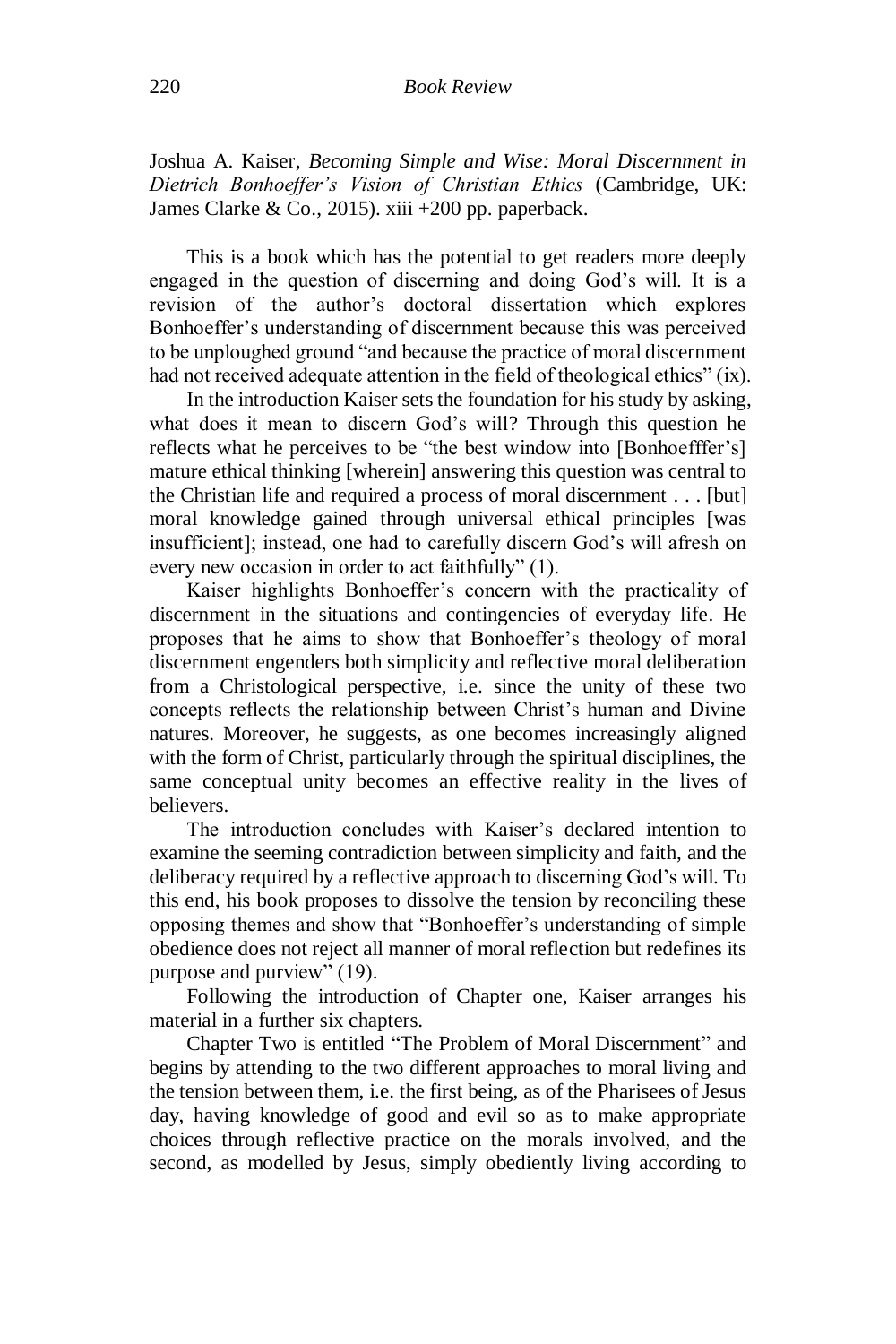God's will without the need for reflective practice. In addition, Kaiser acknowledges Bonhoeffer's approach to Christian discernment has both an outer and inner dimension. The former seeks to discern God's will and the latter examines one's self.

Thus Kaiser has established his perception of the platform inherent in the question of Bonhoeffer's moral discernment ethics i.e. the tension between living in simplicity versus practicing reflectiveness.

In Chapter three Kaiser turns to Christology and its being the foundation of Bonhoeffer's understanding of moral discernment. Despite the acknowledged difficulties with Bonhoeffer's coverage of who Christ is (i.e. human and Divine) versus how this can be the case, Kaiser points to "Bonhoeffer's important description of Christ as Word, sacrament, and church-community" (59) as possibly providing an answer, along with "creation [being] grounded in Christ" so that speculation and reflection cannot replace faith in one's quest for understanding reality "and [the] risen Christ [who]makes real all that exists" (62). Moreover, Kaiser suggests that this aspect of Bonhoeffer's Christology shows how "both the ultimate [i.e. God's reality] and the penultimate [i.e. the reality of the world] find their origin in Christ" (71). Finally, that "Christ's form embodies both simplicity and moral reflection without conflict" and so do Christians as they grow in conformity to Christ (76) becomes the underlying principle for Chapter four which attends to Christian formation in relation to the practice of discernment.

Kaiser draws from a range of primary and secondary sources to engage with the issue of formation and conformation, and to show that Bonhoeffer's writings affirm that moral discernment, along with discernment of God's will, increases as one becomes more conformed (*Gleichgestaltung*) to the form (*Gestalt*) of Christ. Of the conformation process, Kaiser refers particularly to Bonhoeffer's *Ethics* and *Discipleship* texts, and points to the need to look away from self and recognise own one's connection with all of humanity (103), and "understand discernment not as an isolated spiritual activity, divorced for [sic?] the reality of the natural world, but as a human activity fully embedded in the world" (104).

Kaiser next argues his own case for the place of following spiritual disciplines in Bonhoeffer's work as a factor in growing in conformity to Christ: "spiritual exercise is significant for Bonhoeffer because it gives him the language to speak about a kind of moral reflection proper to the life of simplicity . . . [but] although he does not articulate the details of the relationship, it is clear that spiritual exercise helps to facilitate moral discernment in several ways" (107). From this, and with reference to a primary source, Kaiser argues that whilst "the disciplined practice of spiritual exercise . . . might seem an affront to Christian freedom, [it] is